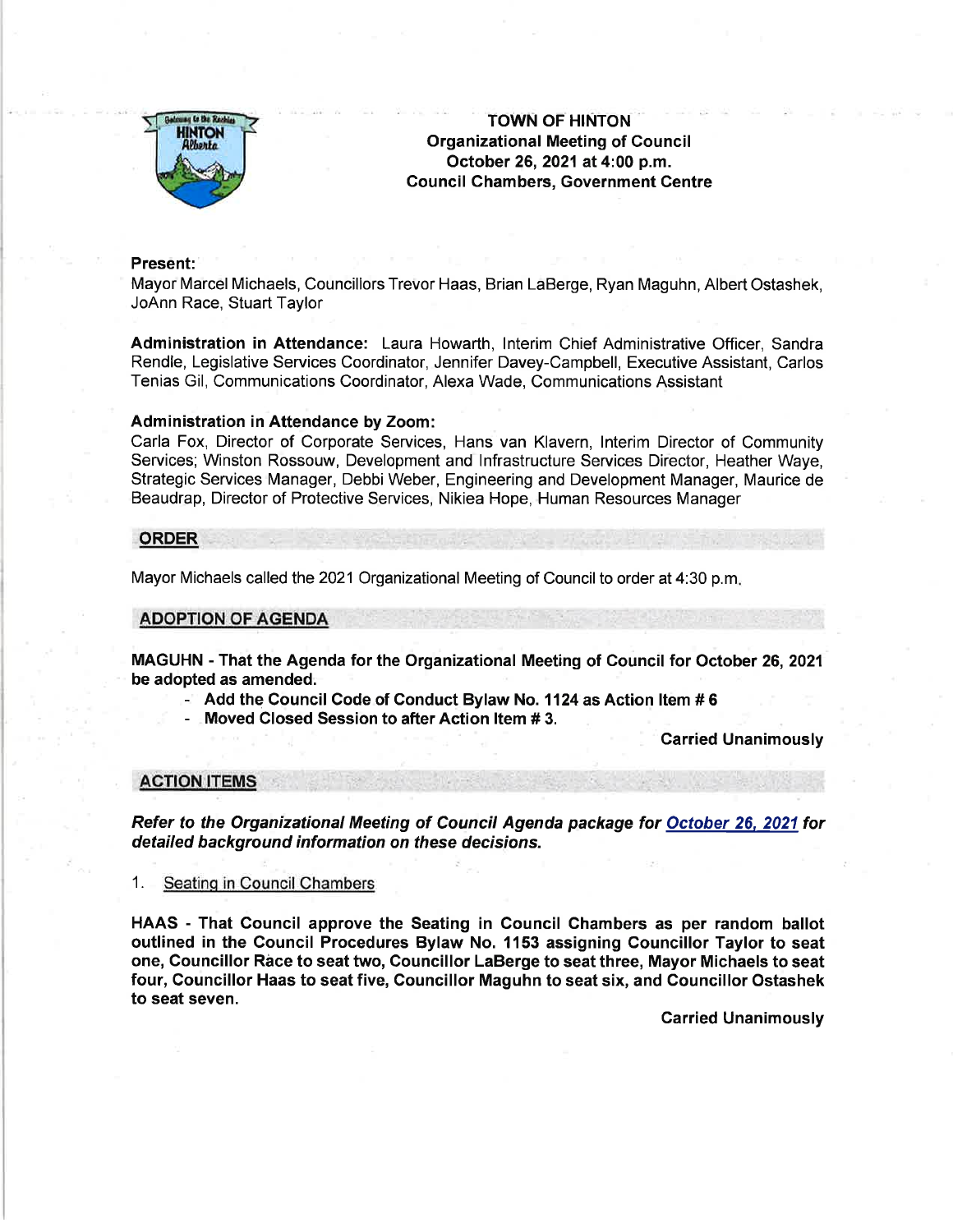### 2. Deputv Mavor Roster

HAAS - That Gouncil approve the Deputy Mayor Roster, with a 3-month rotational basis starting with Councillor Maguhn from October 26, 2021 to January 31, 2022, Gouncillor Ostashek from February 1, 2022 to April 30, 2022, Councillor Haas from May 1, 2022 to July 31, 2022, Councillor Race from August 1, 2O22 to October 31, 2022, Councillor LaBerge from November 1, 2022 to January 31, 2023 and Councillor Taylor from May 1, 2023 to July 31,2023 continuing the rotational basis until the 2025 Municipal Election.

Carried Unanimously

#### 3. 2021 - 2022 Council Meetinq Schedule

MAGUHN - That Council approve the 2021-2022 Council Meeting Schedule Option 1, which aligns with Gouncil Procedure Bylaw No. 1153 and provides Regular Meetings on the 1st and 3rd Tuesdays of the month and Committee of the Whole Meetings on the 2nd and 4th Tuesdays of the month and for no breaks during the summer months with the removal of the December 28, 2021 Committee of the Whole Meeting.

Carried Unanimously

## CLOSED SESSION

4. Citizen at Large Board and Committee Applications - Closed per Section 19 of FOIP

HAAS- That the Organizational Meeting of Council move into Glosed Session at 4:52 p.m. Carried Unanimously

Council Members left Council Chambers and convened in the Committee Room for the Closed Session.

HAAS - That the Organizational Meeting of Gouncil move out of Closed Session at 5:03 p.m.

carried Unanimously

Council Members returned to Council Chambers.

Mayor Michaels reconvened the meeting at 5:08 p.m.

A short break was called at 5:12 p.m., the meeting resumed at 5:23 p.m.

5. Citizen at Large Board and Committee Appointments

HAAS - That Council appoint Jessica Hearsey Hinton Grant Funding Advisory Committee for a one-year term to the 2023 Organizational meeting.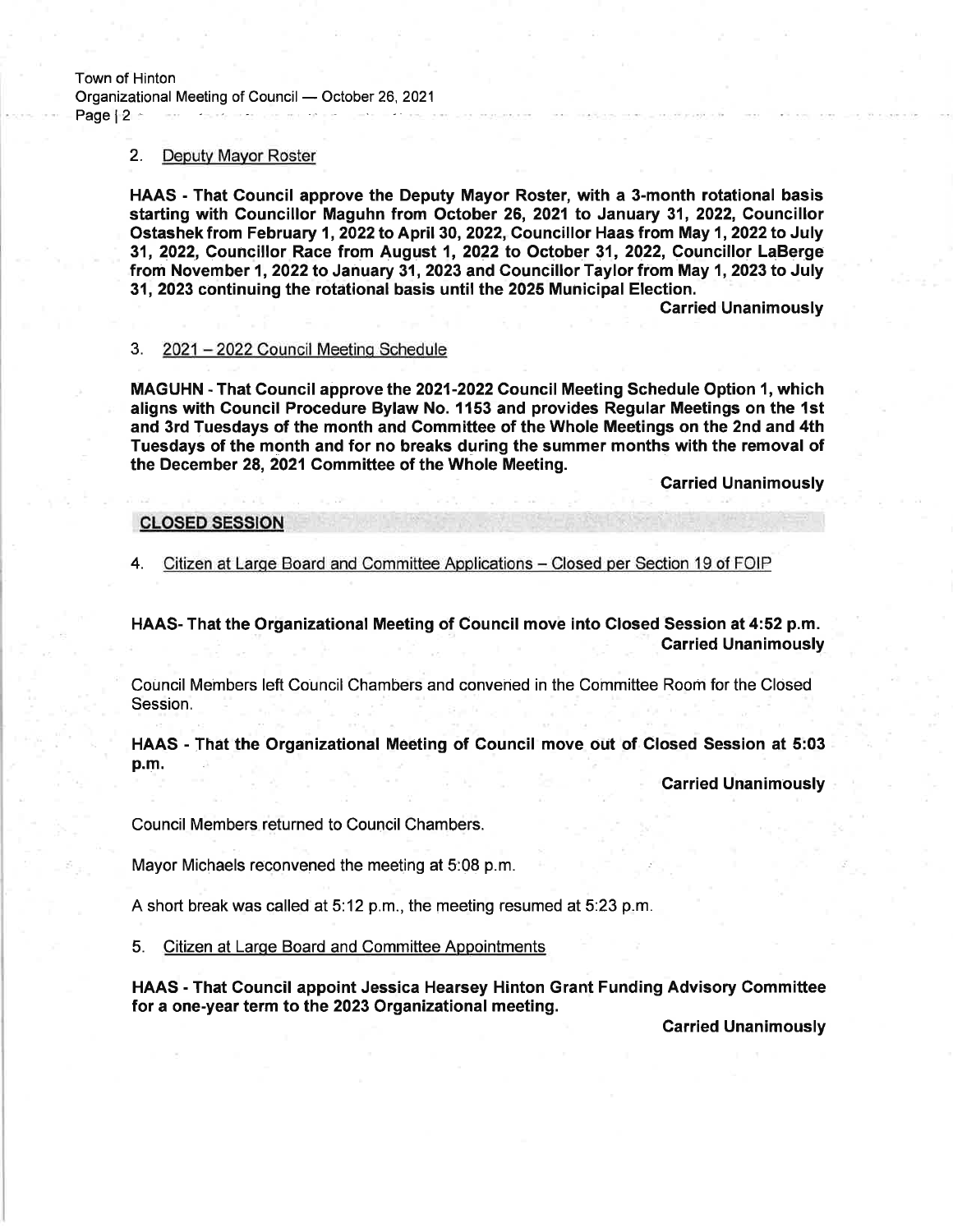RACE - That Council appoint Sue Armstrong, Jace Rush, Mike Storey and Kylie Nein to the Hinton Municipal Library Board for a three-year term to the 2024 Organizational Meeting. Garried Unanimously

MAGUHN - That Council appoint Nigel Knight to the Assessment Review Board for a fiveyear term to the 2026 Organizational meeting.

**Carried Unanimously** 

RACE - That Council appoint Susan Armstrong to the Subdivision and Development Appeal Board for a five-year term to the 2026 Organizational meeting.

Garried Unanimously

HAAS - That Gouncil appoint student representatives Jayda Orr, Kadence Rogioni, Joehn Torres, Sterling Mozel, Leah Cournoyer, and Hayden Amundrud, and Lorraine MacKay as the Northern Rockies Museum of Culture and Heritage representative to the Hinton Youth Advisory Council for a one-year term to the 2022 Organizational meeting.

Carried Unanimously

HAAS - That Council appoint Benita Smit to the Community Engagement & Advisory Committee for a two-year term to the 2023 Organizational Meeting.

Carried Unanimously

OSTASHEK - That Council direct Administration to continue to advertise for remaining open positions on boards and committees, and to bring the applications back to Council for decision at a future Council Meeting prior to January 30,2022.

Carried Unanimously

6. Council Member Aopointments to Boards and Committees

MAGUHN - That Council direct Administration to bring an analysis report of appointing a non-voting Gouncil representative on the Hinton Golfing Society Board to a future Gommittee of the Whole Meeting.

Garried Unanimously

HAAS - That CouncillorAlbert Ostashek be appointed to the Beaver Boardwalk Community Oversight Committee and Councillor Taylor be appointed as the alternate.

**Carried Unanimously** 

MAGUHN - That Councillor Ostashek, Mayor Michaels, and Gouncillor LaBerge be appointed to the CAO Performance Review/Recruitment Committee and Councillor Race be appointed as the alternate.

**Carried Unanimously** 

OSTASHEK - That Councillor Taylor be appointed to the Community Engagement & Advisory Committee and that Gouncillor LaBerge be appointed as the alternate.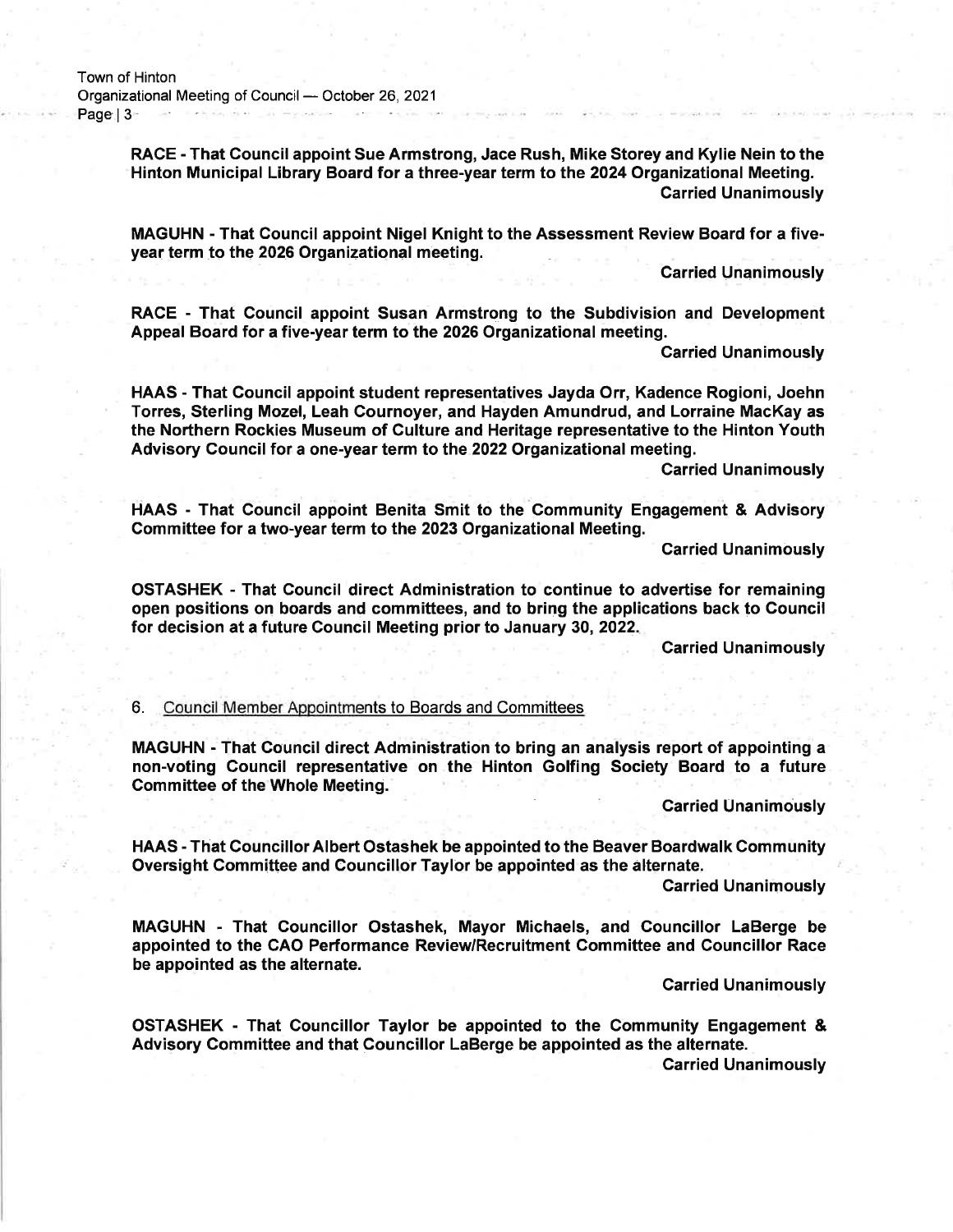HAAS - That Councillor Ostashek and Councillor LaBerge be appointed to Community Futures West Yellowhead and Mayor Michaels be appointed as the alternate.

Garried Unanimously

HAAS - That Mayor Michaels be appointed to the Evergreen Foundation Board and that Councillor Race be appointed as alternate.

**Carried Unanimously** 

MAGUHN - That Councillor Taylor be appointed to the Forest Resource Advisory Group and Councillor LaBerge be appointed as alternate.

Carried Unanimously

OSTASHEK - That Councillor Haas and Councillor Maguhn be appointed to the Hinton Municipal Library Board and that Councillor Taylor be appointed as alternate.

Carried 4-3<br>For: Haas, Maguhn, Michaels, Ostashek Against: LaBerge, Race, Taylor

HAAS - That Mayor Michaels and Gouncillor Maguhn be appointed to the Hinton Policeffown Liaison Committee and that Councillor Ostashek be appointed as alternate. Carried Unanimously

RACE - That Councillor LaBerge be appointed to the Hinton Regional Economic Development Coalition and that Councillor Ostashek be appointed as alternate.

Carried Unanimously

OSTASHEK - That Councillor Haas and Gouncillor Race be appointed to the Hinton Youth Advisory Council.

Carried Unanimously

LABERGE - That Councillor Race be appointed to the Home for Fine Arts Society of Hinton and Councillor Haas be appointed as aiternate.

Carried Unanimously

OSTASHEK - That Gouncillor Race be appointed to the West Fraser Pulpmill Advisory Committee and Councillor Maguhn be appointed as alternate.

**Carried Unanimously** 

RACE - That Mayor Michaels and Councillor Haas be appointed to the West Yellowhead Regional Waste Management Authority and Gouncillor Taylor be appointed as alternate, and that, all appointees shall remain the appointed members if the Yellowhead Regional Waste Commission Board is established during their term of appointment.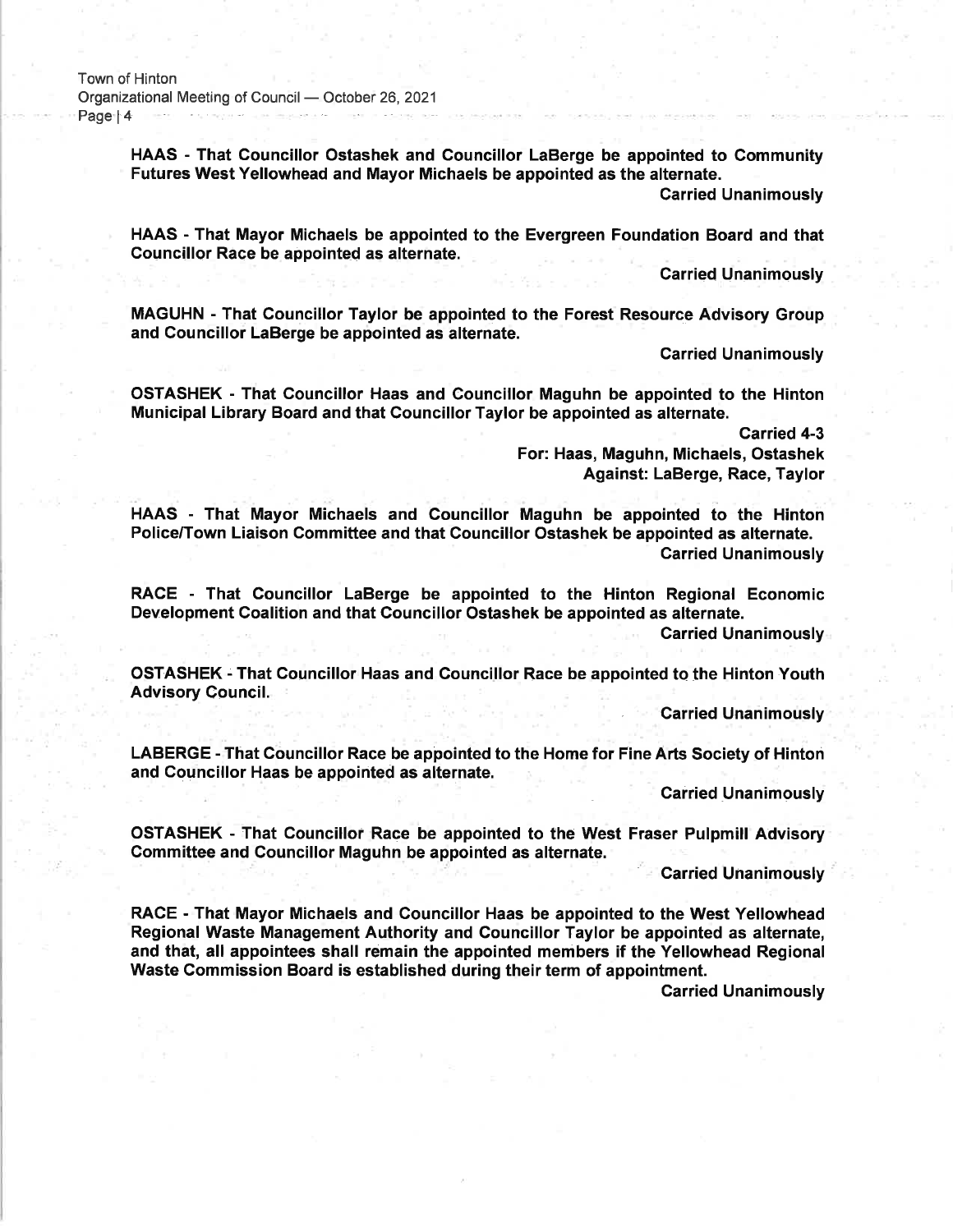Town of Hinton Organizational Meeting of Council October 26,2021 and the company of the same service Page | 5

> RACE - That Council direct Administration to bring an analysis report of appointing a nonvoting Council representative on the Northern Rockies Museum Board to a future Committee of the Whole Meeting before the end of November 2021.

RACE AMENDMENT - Remove non-voting.

Carried 6-l

For: LaBerge, Maguhn, Michaels, Ostashek, Race, Taylor Against: Haas

OSTASHEK AMENDMENT - Add in conjunction with the Givic Agency Presentations and Administrative Reports and remove to a future Committee of the Whole Meeting before the end of November 2021.

> carried 6-1 For: Haas, LaBerge, Maguhn, Michaels, Ostashek, Race Against: Taylor

RACE - That Council direct Administration to bring an analysis report of appointing a Council representative on the Northern Rockies Museum Board in conjunction with the Givic Agency Presentations and Administrative Reports.

Carried Unanimously

HAAS - That Council direct Administration to add to a future Committee of the Whole Meeting the discussion item to consider adding "Trails Committee" to the Boards and Committees of Council.

> Carried 6-1 Against: Race

A. Wade left the meeting at 7:09 p.m. H. Wave left the meeting at  $7:11$  p.m.

HAAS - That Council direct Administration to add to a future Committee of the Whole Meeting before June 30, 2022, the discussion item to consider adding "Naming Committee" to the Boards and Committees of Council.

> Defeated 4-3 For: Haas, Michaels, Race

Against: Laberge, Maguhn, Ostashek, Taylor

LABERGE - That Council direct Administration to bring a discussion item on Gouncil Representations on Boards and Committees to a Committee Meeting of the Whole by November 30,2021.

LABERGE AMENDMENT - Add on the Hinton Library Board and remove on Board and Committees.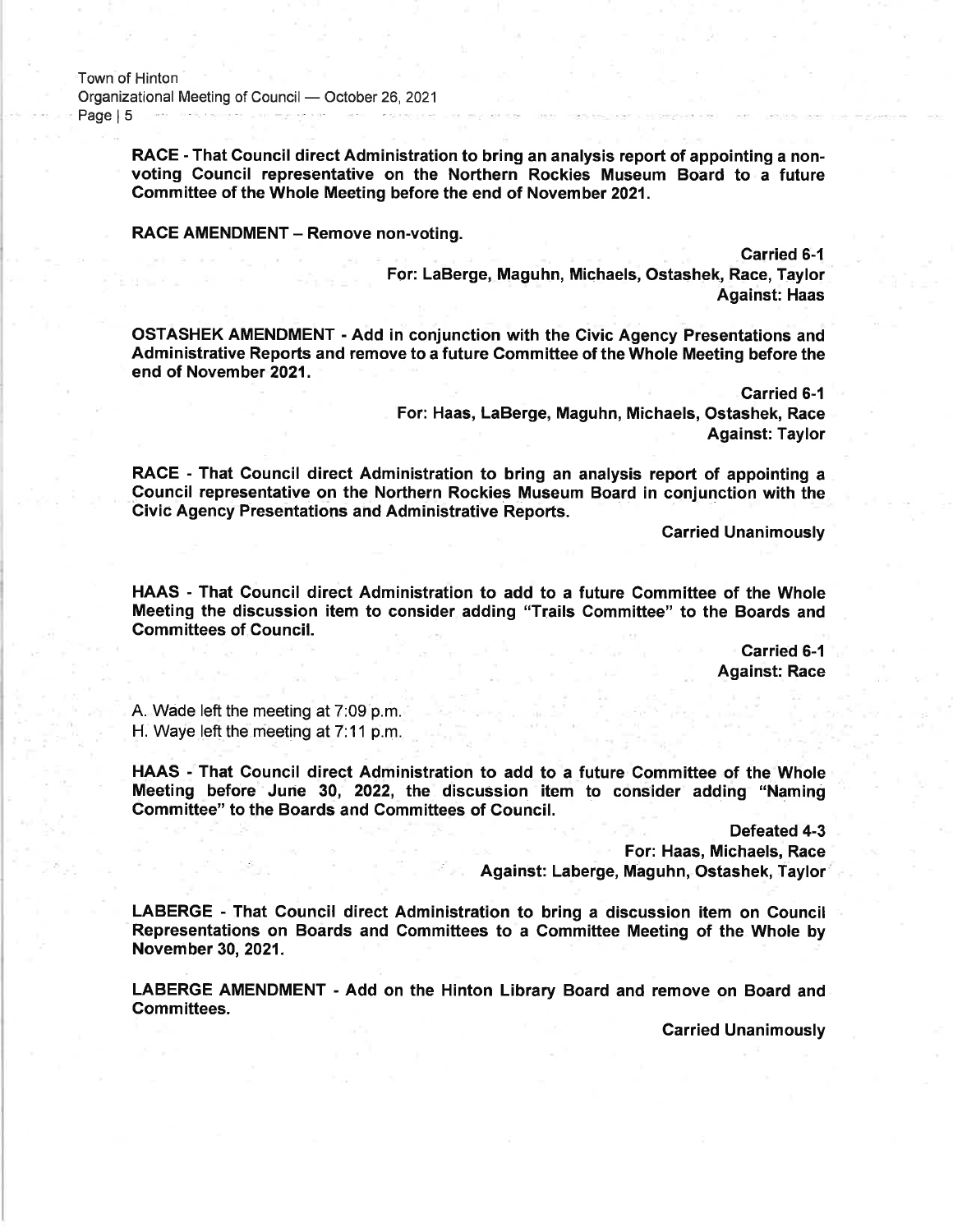LABERGE - That Council direct Administration to bring a discussion item on Council Representation on the Hinton Library Board to a Committee Meeting of the Whole by November 30, 2021.

Carried Unanimously

### 7. Council Code of Conduct Bvlaw No. <sup>1124</sup>

TAYLOR - That Council direct Administration to bring the Council Gode of Conduct Bylaw No. 1124 as a discussion item to the Committee of the Whole Meeting on December 14, 2021.

Withdrawn

TAYLOR - That Council direct Administration to bring a draft bylaw to create a Council Code of Gonduct Review Committee as a discussion item to the Committee of the Whole Meeting on December 14, 2021.

TAYLOR AMENDMENT - Change date to March 31,2022.

Carried Unanimously

TAYLOR - That Council direct Administration to bring a draft bylaw to create a Council Code of Conduct Review Committee as a discussion item to the Committee of the Whole Meeting before March 31,2022.

Carried Unanimously

HAAS - That Council extend the Organizational meeting of Council past 8:00 p.m.

Carried Unanimously

OSTASHEK - That Council direct Administration to bring a Code of Conduct Bylaw discussion item to the November 23, 2021 Committee of the Whole Meeting.

: Carried Unanimously

### INFOMRATION ITEMS

1. Fortis Alberta Franchise Fee Rider for 2022 - Update

OSTASHEK - That Gouncil accept the FortisAlberta Franchise Fee Rider for 2022 Update report as information; and that the FortisAlberta Franchise Fee Rider for 2022 report, with public notification feedback, be brought to the November 2, 2021, Regular Meeting for<br>decision.

**Carried Unanimously** 

### REPORTING

1. Council Updates (Training, Conferences, Committees, Community Events) and Urgent **Matters** 

The Mayor and Councillor had nothing to report.